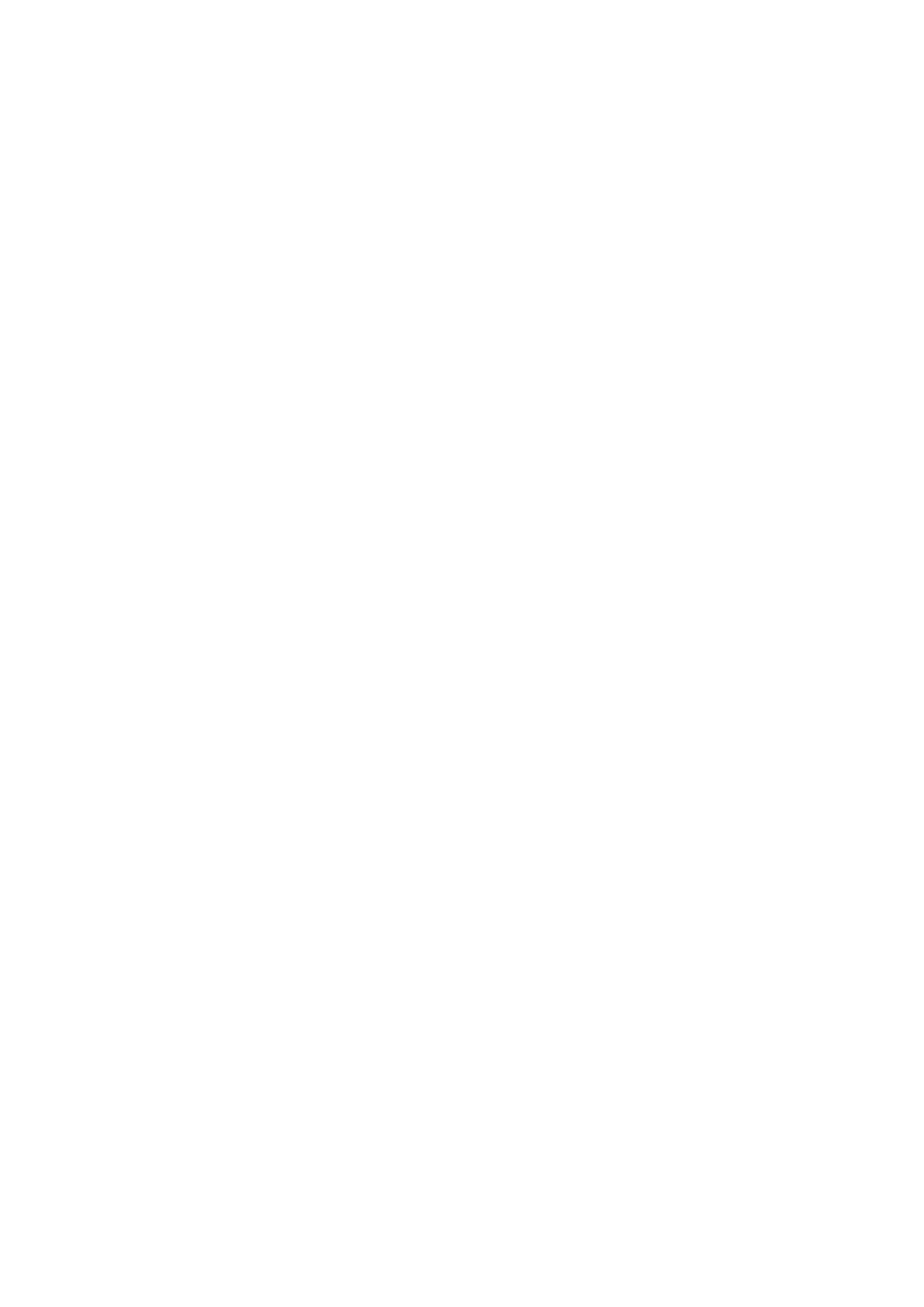# Minister's foreword



When the Queensland Government released *The Future is Electric: Queensland's Electric Vehicle Strategy* last year, we made a commitment to transition the government fleet to electric vehicles. This challenge is being met by QFleet, the commercialised business unit in the Department of Housing and Public Works, responsible for the procurement and management of the Queensland Government fleet.

The *QFleet Electric Vehicle Transition Strategy* establishes this new technology firmly on the government's fleet agenda. The current inclusion of electric vehicles in QFleet's fleet, and the intention to at least double their number each year for the next four years, will demonstrate their suitability as part of a multi-functional and versatile vehicle pool.

This leadership position will be sustained, and negotiations are already underway with vehicle manufacturers to pave the way for early access to new electric vehicle models when released onto the Australian market.

With a combined fleet of more than 10,000 vehicles located across the state, departments will have many opportunities to make the shift to electric models as vehicles fall due for replacement over the coming months and years. With their support, this strategy will make the transition a reality.

Agencies can also take advantage of the Queensland Electric Super Highway — the growing network of fast recharging stations that has become the world's longest electric super charger highway in a single state, already stretching from Cairns to the Gold Coast.

Importantly, the *QFleet Electric Vehicle Transition Strategy*  will play a major part in reducing the fleet's greenhouse gas emissions and contribute to the government's goal of achieving zero net emissions by 2050, supported by a 50 per cent renewable energy target for Queensland by 2030.

When QFleet had its beginnings some 25 years ago, the idea of fully electric, rechargeable passenger and light commercial vehicles being available to the general public was a new concept. But if low-pollution transport was a desirable aspiration then, it is a critical goal now; revelations about greenhouse gas emissions, climate change and their likely consequences have seen to that.

Electric vehicles play an increasingly important role in our emissions reduction activities and in building a culture of fleet environmental sustainability.

They promise to be an exciting part of our journey towards a low-carbon future.

**The Honourable Mick de Brenni MP** Minister for Housing and Public Works, Minister for Digital Technology and Minister for Sport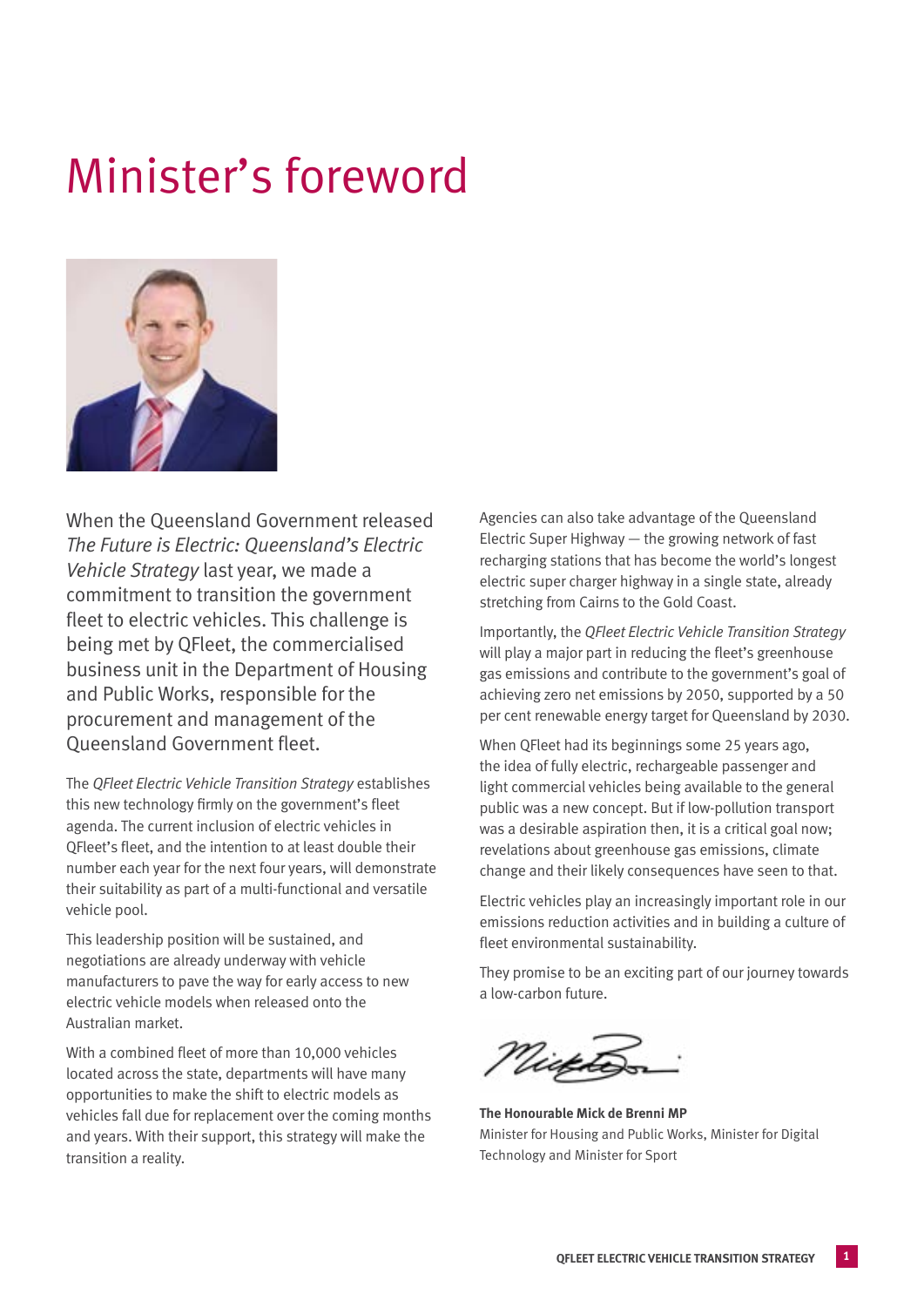# Introduction

The Queensland Government has committed to take an active role in preparing Queensland for the introduction of electric vehicles, ensuring the state is best placed to capture the benefits this change will bring.

*The Future is Electric: Queensland's Electric Vehicle Strategy* was released in October 2017 by the then Treasurer and Minister for Trade and Investment, the Honourable Curtis Pitt MP; and the then Minister for Main Roads, Road Safety and Ports and Minister for Energy, Biofuels and Water Supply, the Honourable Mark Bailey MP.

An electric vehicle is defined as any vehicle that is fully or partially driven by an electric motor and can be pluggedin to recharge. They comprise two main types:

- the battery electric vehicle (BEV)
- the plug-in hybrid electric vehicle (PHEV).

The shift to electric vehicles will expand over the next decade and beyond, and will be a dynamic process as the technology improves and the market continues to develop.

BEVs (and PHEVs when running on their electric motors) produce virtually no tailpipe greenhouse gas emissions. And the emissions produced for recharging the vehicles is potentially zero when using green power or solar power.

Recharging from the standard grid will become less emissions intensive as Queensland progresses towards the government's target of deriving 50 per cent of its energy from renewable sources by 2030, announced by government in *Pathways to a clean growth economy – Queensland Climate Transition Strategy in 2017*.

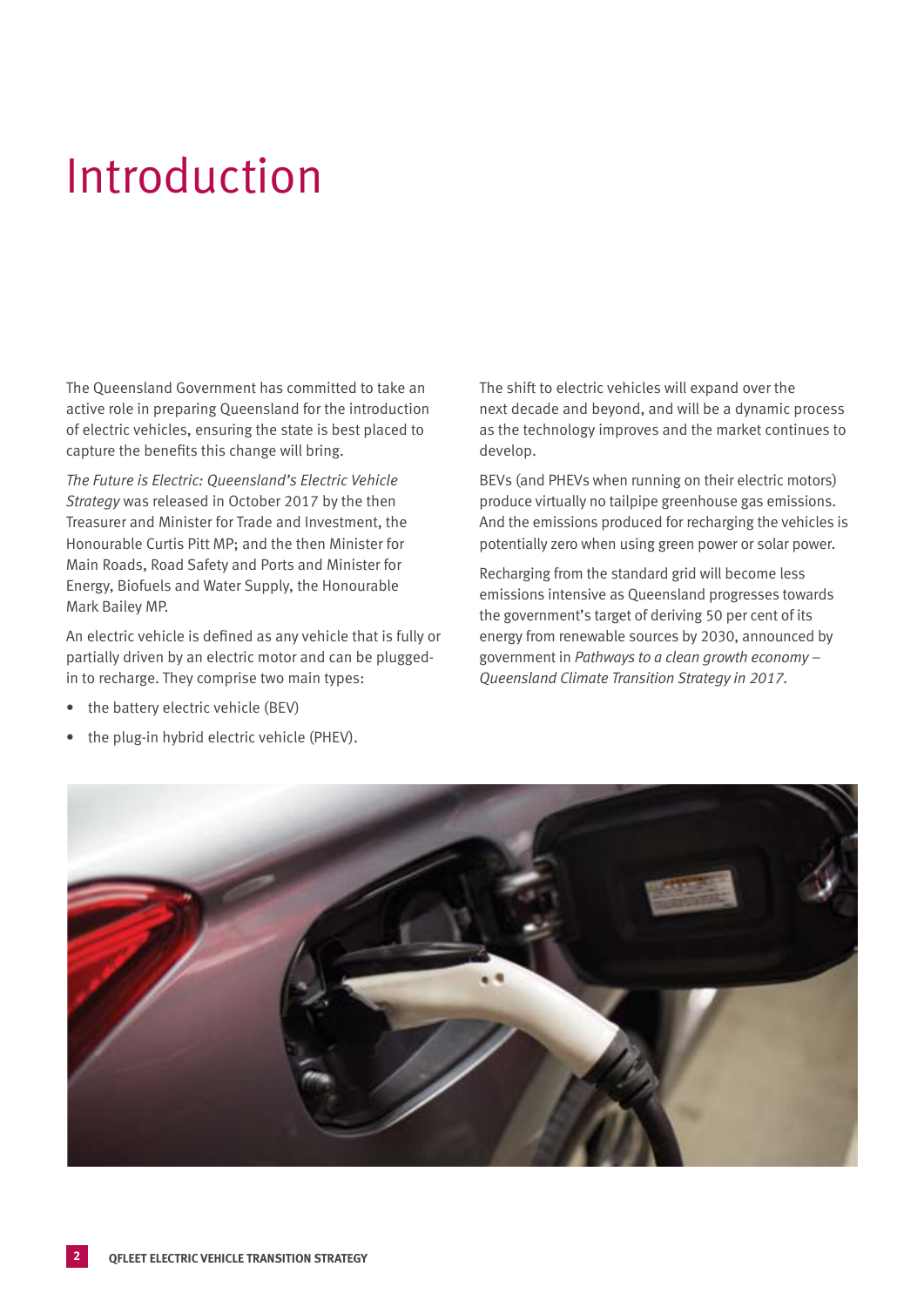# The Strategy

# **Focus areas for electric vehicle uptake**

QFleet is embracing the transition of its fleet to electric vehicles and will adopt a proactive leadership approach to increasing the number of electric vehicles in its fleet. This will integrate seamlessly and concurrently with the other emissions reduction initiatives being undertaken.

There are six focus areas:

- **1.** Replace existing vehicles with PHEV models.
- **2.** Introduce electric vehicles into car sharing pools (CBD and larger regional centres).
- **3.** Introduce BEVs to match existing lease vehicle replacements.
- **4.** Incentivise agencies to take up electric vehicles.
- **5.** Introduce electric vehicle evaluations.
- **6.** Explore opportunities encouraging manufacturers to speed up the importation of electric vehicles through bulk purchasing deals across state boundaries.

#### **1. Replace existing vehicles with PHEV models**

QFleet will encourage agencies to replace existing conventional internal combustion engine (ICE) vehicles with PHEVs of a similar type. This is intended to overcome the 'range anxiety' of agencies and drivers concerned about becoming stranded in a BEV if the battery should run completely out of power while on the road. It will also overcome qualms agencies might have about having vehicles with restricted capability in their fleets/pools.

### **2. Introduce electric vehicles into car sharing pools (CBD and larger regional centres)**

There are already three PHEVs in QFleet's Brisbane CBD car sharing pool of 16 vehicles. Having proved popular with customers, the number will be increased as ICE vehicles fall due for replacement and new Brisbane car sharing precincts are added. BEV units will also be introduced as suitable models become available on the market.

Similarly, PHEVs and BEVs will be included in the vehicle mix in regional car sharing pools, with due regard to the nature of each location and vehicle usage patterns. Feasibility of expanding the car sharing model to Cairns and Townsville is being explored for implementation in 2018-19.

By utilising car sharing electric vehicles, drivers will experience the technology and become more accepting, and enthusiastic about having these vehicles in their agencies' fleets.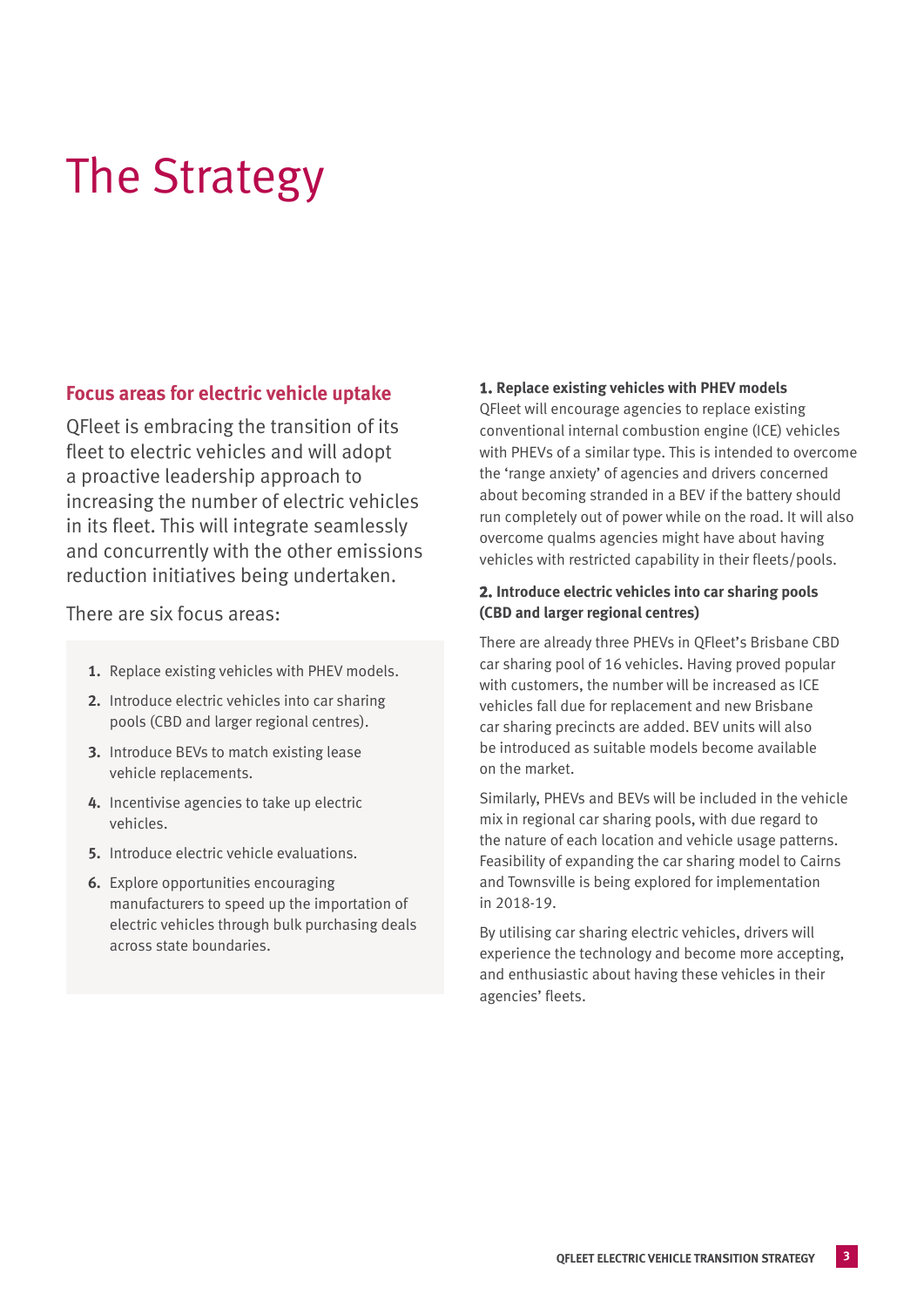#### **3. Introduce BEVs to match existing lease vehicle replacements**

QFleet assists many customer agencies in developing and reviewing the annual vehicle replacement programs. QFleet's fleet consultants will possess the knowledge and tools to identify where BEVs (and PHEVs) are a good fit in agency fleets and encourage uptake.

This will be supported by access to loan or evaluation models.

#### **4. Incentivise agencies to take up electric vehicles**

QFleet will investigate the option of cross-subsidising electric vehicle lease rates, to reduce the effect on customer agencies of the comparatively higher purchase costs. The concept involves introducing a loading on higher emission vehicles leases and a parallel discounting for electric vehicle leases. This would provide an incentive for agencies to take up electric vehicles and reward their behaviour change. The lease adjustments would be managed so as to have no net financial impact on the business.

Another incentive QFleet will explore is end-of-lease adjustment. One of the considerations when determining a lease rate is the residual value of the vehicle—the price expected to be realised by the vehicle sale at end-oflease. Because of the relative newness of the electric vehicle market and uncertainty throughout the industry about resale values, projected residual values need to be quite conservative. Including a lease adjustment arrangement in electric vehicle lease agreements assures agencies that if a vehicle is sold for more than the residual value, QFleet will adjust lease rates accordingly.

#### **5. Introduce electric vehicle evaluations**

QFleet will motivate customer agencies to participate in evaluating electric vehicles in order to (a) assess the vehicles' suitability for inclusion in the QFleet fleet (b) enable agencies to gain hands-on experience with the new technology (c) stimulate interest and uptake of BEVs and PHEVs.

In many cases, customer agencies will have the option to convert a short-term evaluation direct to a lease agreement.

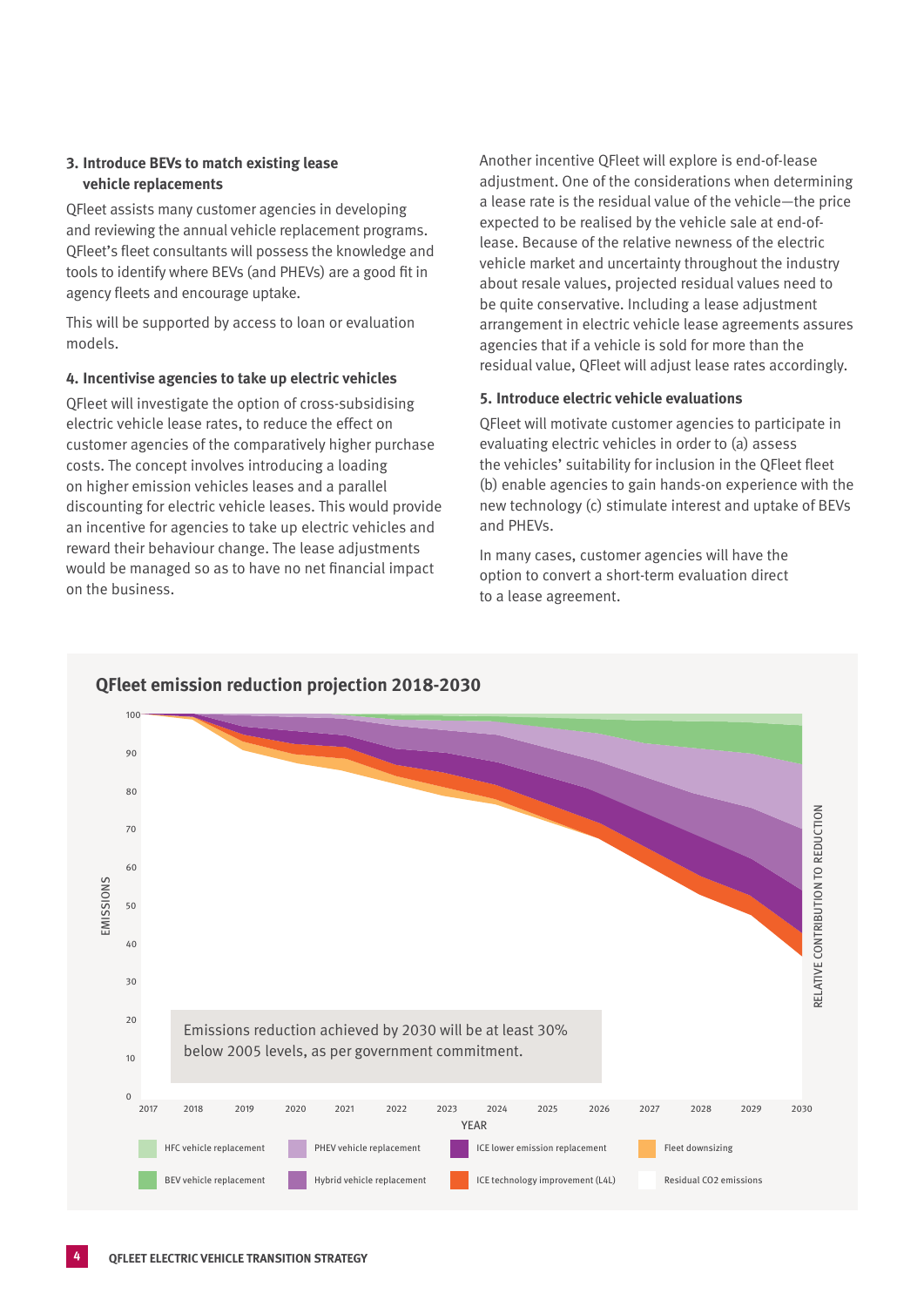Evaluation programs will include regional centres where electric vehicles have a potential for inclusion in local fleets or pools.

QFleet will arrange for manufacturers to conduct electric vehicle information events exclusively for government, where customer agencies can learn from industry experts, have questions answered and enjoy hands-on experience.

Establishing well-structured evaluation programs and gathering meaningful customer feedback will inform vehicle replacement programs and potentially encourage manufacturers to increase supply.

### **6. Explore opportunities encouraging manufacturers to speed up the importation of electric vehicles through bulk purchasing deals across state boundaries**

QFleet will include electric vehicle procurement in its strategic discussions with vehicle manufacturers at quarterly contract review meetings and during the annual price and volume commitment process (next scheduled for April–June 2018). Of interest will be:

- market intelligence regarding the future release of electric vehicle models and upgrades
- advice to manufacturers of the types/models of electric vehicles that will attract government sales
- gaining early access to new electric vehicles for evaluation purposes.

These negotiations have a primary focus on purchase price. Bulk-buy arrangements with manufacturers can achieve procurement discounts and QFleet has employed this method to realise significant savings for customer agencies and government. Leasing and buy-back opportunities will also be explored as a risk mitigation option.

Given the relatively high purchase cost of electric vehicles and the expected modest initial uptake by agencies, QFleet will investigate the benefits of engaging with other jurisdictions – local councils and state and territory governments — to negotiate aggregated volume procurement.

QFleet will be a major participant in the Queensland Electric Vehicle Council — a government/industry consultative group under development by the Department of Transport and Main Roads and including other agencies with owned fleets, such as the Queensland Police Service and Queensland Public Safety Business Agency.

In this way, electric vehicles will play a key role in reducing QFleet's greenhouse gas emissions.

# **Short-term increase target**

With this leadership approach, QFleet will double the number of electric vehicles in its fleet each year during the next four years, increasing from 18 to 288.



# PROJECTED ELECTRIC VEHICLE UPTAKE (MINIMUM) **Projected electric vehicle uptake (minimum)**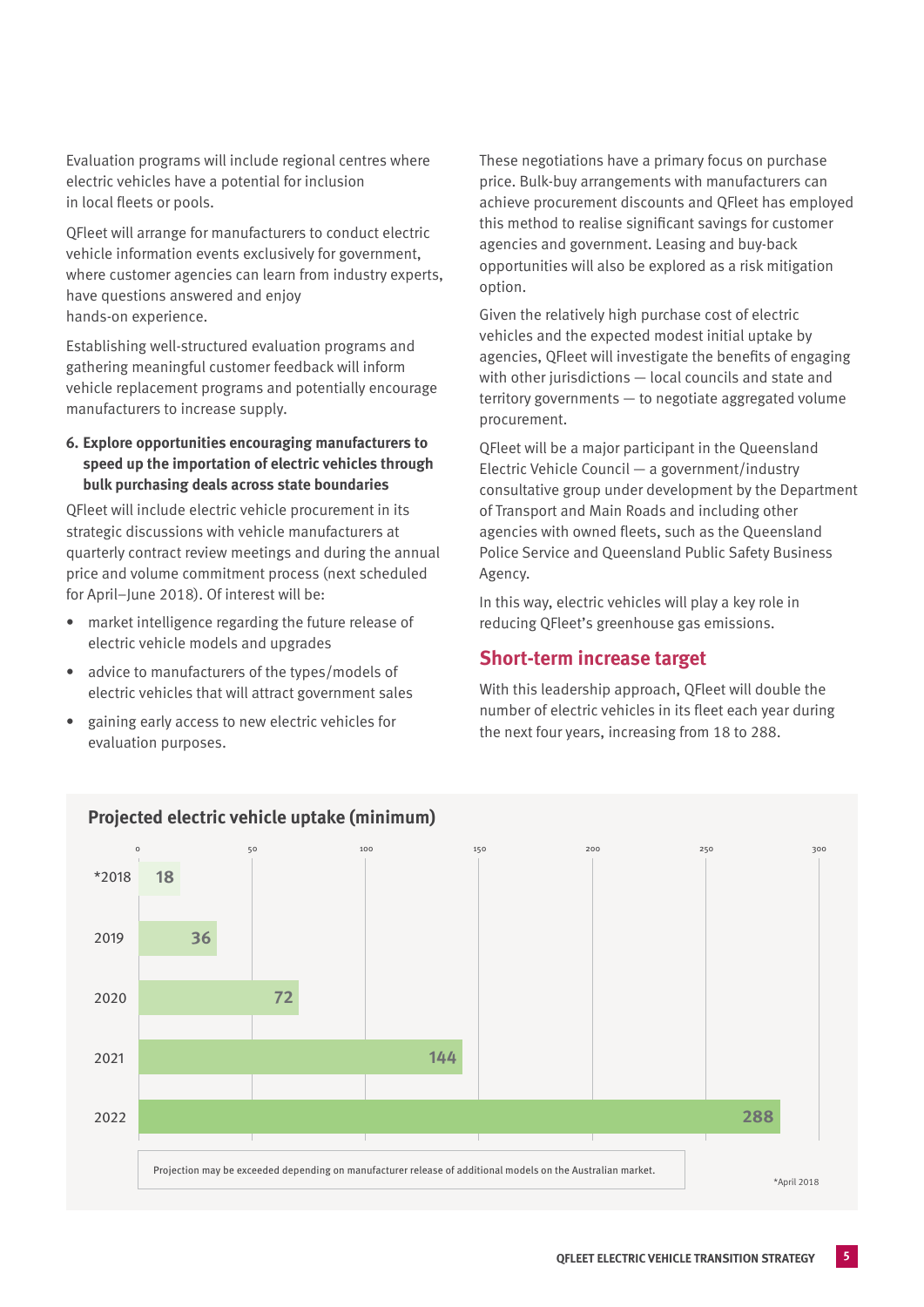# Electric vehicle availability

# **The evolving electric vehicle market in Australia**

Only a modest range of EVs that are suitable for general use in the Queensland Government fleet are either available now or are certain to be available in the next

few years. There are 11 electric vehicles currently offered on the Australian market. However, some models are considered either (a) unsuitable because of likely negative public perception of the model e.g. luxury or sports appearance/performance, and/or (b) questionable on the basis of their high purchase cost.

| <b>MANUFACTURER</b> | <b>MODEL</b>                   | <b>TYPE</b> |           |
|---------------------|--------------------------------|-------------|-----------|
| <b>BMW</b>          | i3 94Ah-Small                  | <b>BEV</b>  | $\bullet$ |
| <b>BMW</b>          | i3 94Ah Range Extender - Small | <b>BEV</b>  |           |
| <b>BMW</b>          | i8 - Sports                    | <b>PHEV</b> | ⊗         |
| Mitsubishi          | Outlander - SUV                | <b>PHEV</b> |           |
| Mitsubishi          | Outlander Aspire - SUV         | <b>PHEV</b> |           |
| Tesla               | S 75D - Sports                 | <b>BEV</b>  | 0         |
| Tesla               | S 100D - Sports                | <b>BEV</b>  | 0         |
| Tesla               | S P100D - Sports               | <b>BEV</b>  | 0         |
| Tesla               | X 75D - Sports                 | <b>BEV</b>  | ❸         |
| Tesla               | X 100D - Sports                | <b>BEV</b>  | 0         |
| Tesla               | X P100D - Sports               | <b>BEV</b>  | ⊗         |

### **Electric vehicles currently available across the Australian market (as at February 2018)**

Robust projections for upcoming electric vehicle releases in Australia cannot realistically be made at this time. While many manufacturers have models in production or advanced planning in the northern hemisphere, most are only being produced in left-hand-drive format while others are in the luxury or sports car categories. Because of this and for reasons of commercial sensitivity, manufacturers are unable to make firm commitments as to which models

will be released in Australia and the timeframes for their introduction.

Notwithstanding these constraints, QFleet will maintain a calendar of projected electric vehicle availability based on the best industry intelligence available.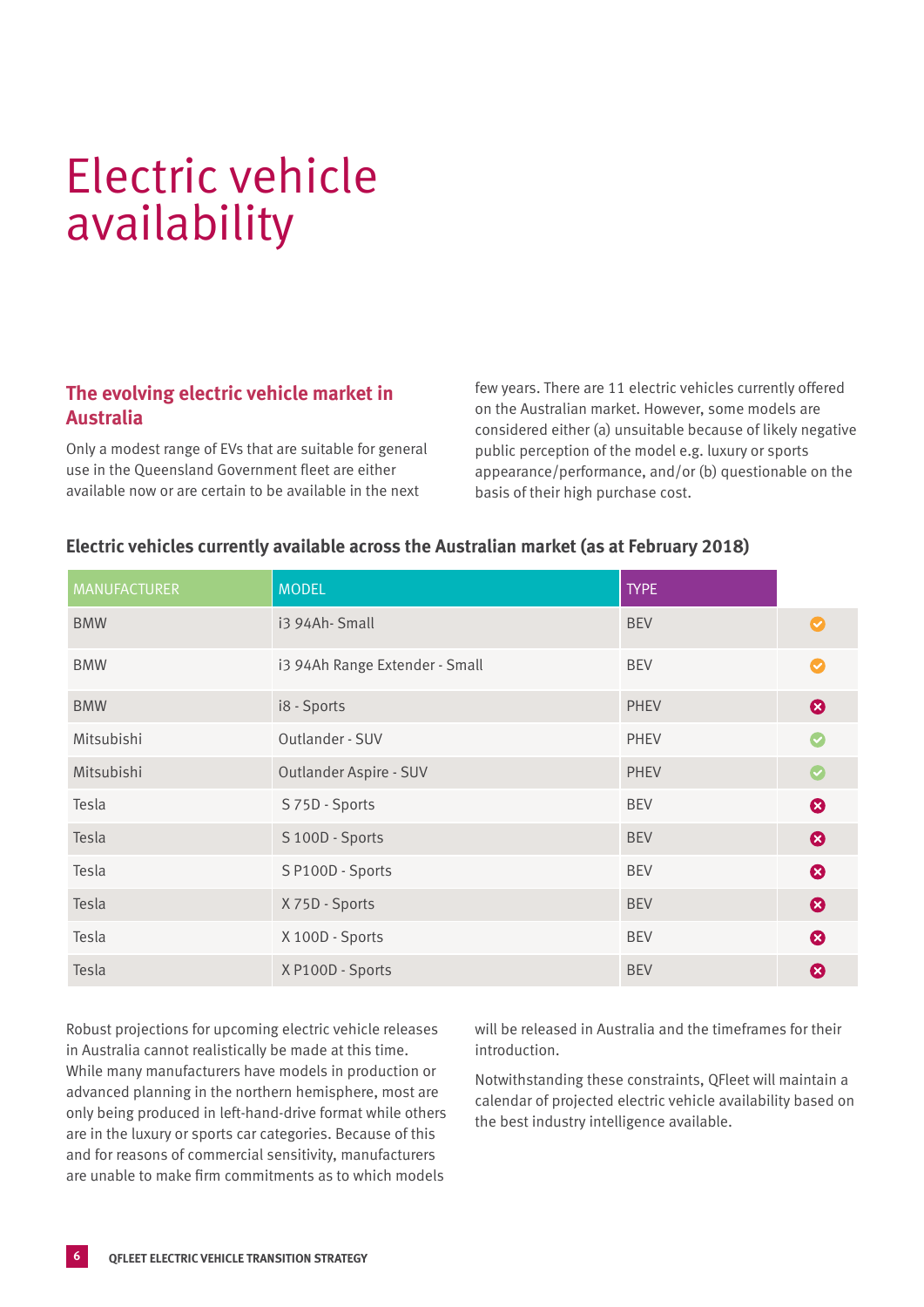# **Anticipated new electric vehicles scheduled for future release across the Australian market (as at February 2018)**

| <b>MANUFACTURER</b> | <b>MODEL</b>                                                                  | <b>TYPE</b> | <b>EXPECTED</b> |                       |
|---------------------|-------------------------------------------------------------------------------|-------------|-----------------|-----------------------|
| <b>BMW</b>          | i3 - Small Sedan                                                              | <b>BEV</b>  | April 2018      | ⊗                     |
| Renault             | Zoe - Small Sedan                                                             | <b>BEV</b>  | May 2018        | $\boldsymbol{\sigma}$ |
| Renault             | Kangoo - Small Van                                                            | <b>BEV</b>  | May 2018        | Ø                     |
| Hyundai             | IONIQ - Small Sedan                                                           | <b>BEV</b>  | November 2018   |                       |
| Hyundai             | <b>IONIQ - Small Sedan</b>                                                    | <b>PHEV</b> | November 2018   |                       |
| Jaguar              | I-PACE - Medium SUV                                                           | <b>BEV</b>  | November 2018   | ⊗                     |
| Mini                | Countryman - Small Sedan                                                      | <b>PHEV</b> | November 2018   | ⊗                     |
| <b>Nissan</b>       | Leaf - Small Sedan                                                            | <b>BEV</b>  | December 2018   |                       |
| Audi                | e-tron - Sportsback                                                           | <b>BEV</b>  | June 2019       | ⊗                     |
| Tesla               | Model 3 - Medium Sedan                                                        | <b>BEV</b>  | July 2019       |                       |
| Volvo               | Each type of Volvo vehicle will have an electric or hybrid motor by mid-2019. |             |                 |                       |
| Hyundai             | Medium SUV                                                                    | <b>FCEV</b> | September 2019  | $\boldsymbol{\Omega}$ |
| Skoda               | Superb - Large Sedan                                                          | <b>PHEV</b> | October 2019    | 2                     |

The information in this table is current at the time of publication and may be subject to change.

Suitable for inclusion in QFleet general offering to customers Possible though limited suitability

May not be suitable e.g. high purchase price, public perception (luxury/sports vehicle)

**2** Insufficient information currently available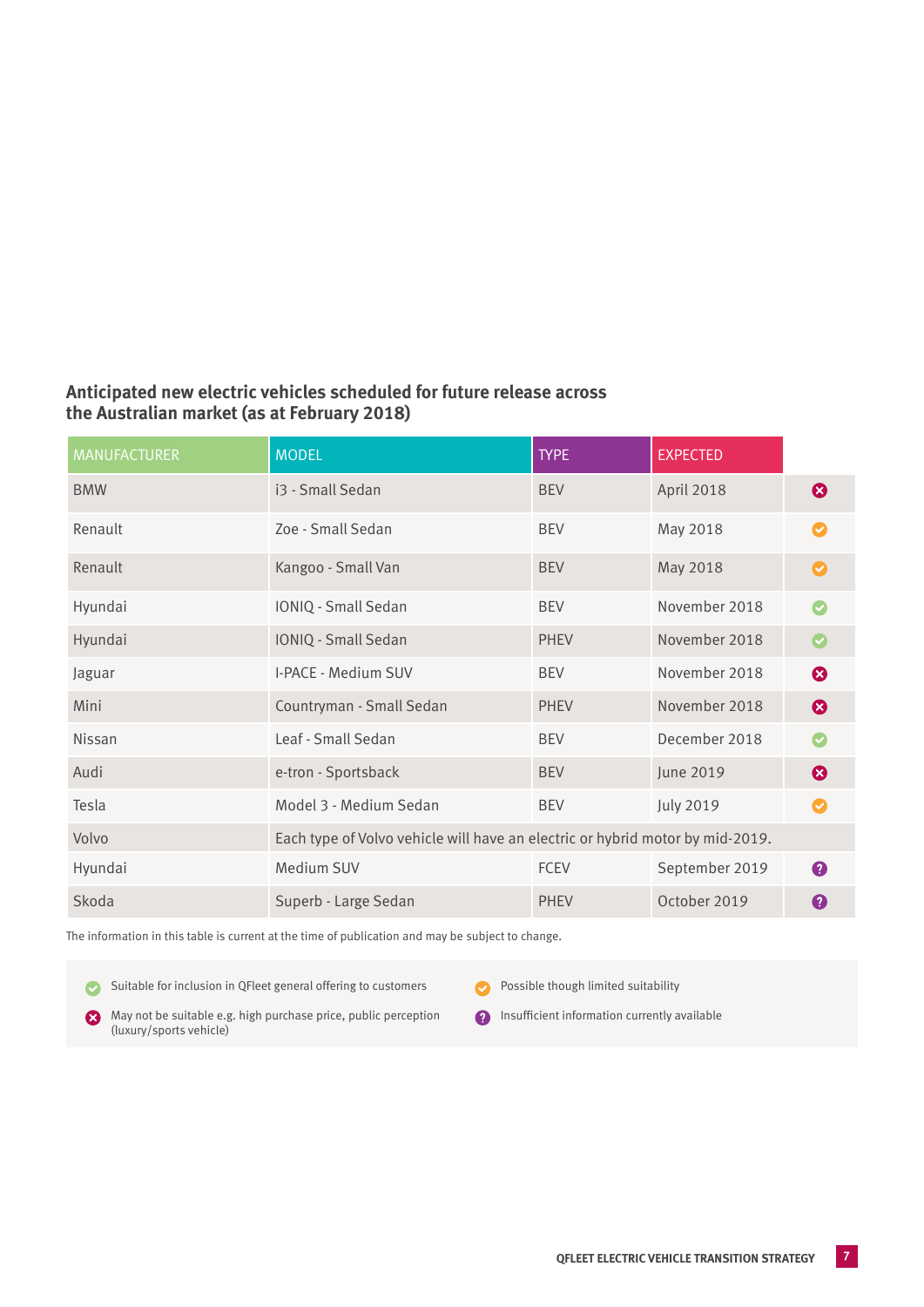

In assessing vehicles for inclusion in its fleet, QFleet will take into consideration factors such as:

- suitability in terms of public perception
- ANCAP safety rating
- total cost of ownership (including purchase cost and projected residual value)
- fit-for-purpose suitability
- recharging requirements and available infrastructure.

# **Recharging infrastructure for government vehicles**

Under The *Future is Electric: Queensland's Electric Vehicle Strategy*, the Queensland Government will undertake an electrical infrastructure analysis of government buildings, in order to understand the opportunities and barriers to installing EV charging.

The lessons learnt from this study are not only intended to be used to support the roll-out of EV charging infrastructure in government owned buildings for government EVs, but will also inform building guidelines and regulations to ensure the installation of EV charging infrastructure can become a straightforward task.

This exercise will inform the progressive deployment of QFleet electric vehicles in government offices in Brisbane and regional centres.

Government drivers travelling longer distances will also be able to take advantage of the government's expanding Queensland Electric Super Highway, the world's longest electric fast charging highway in a single state.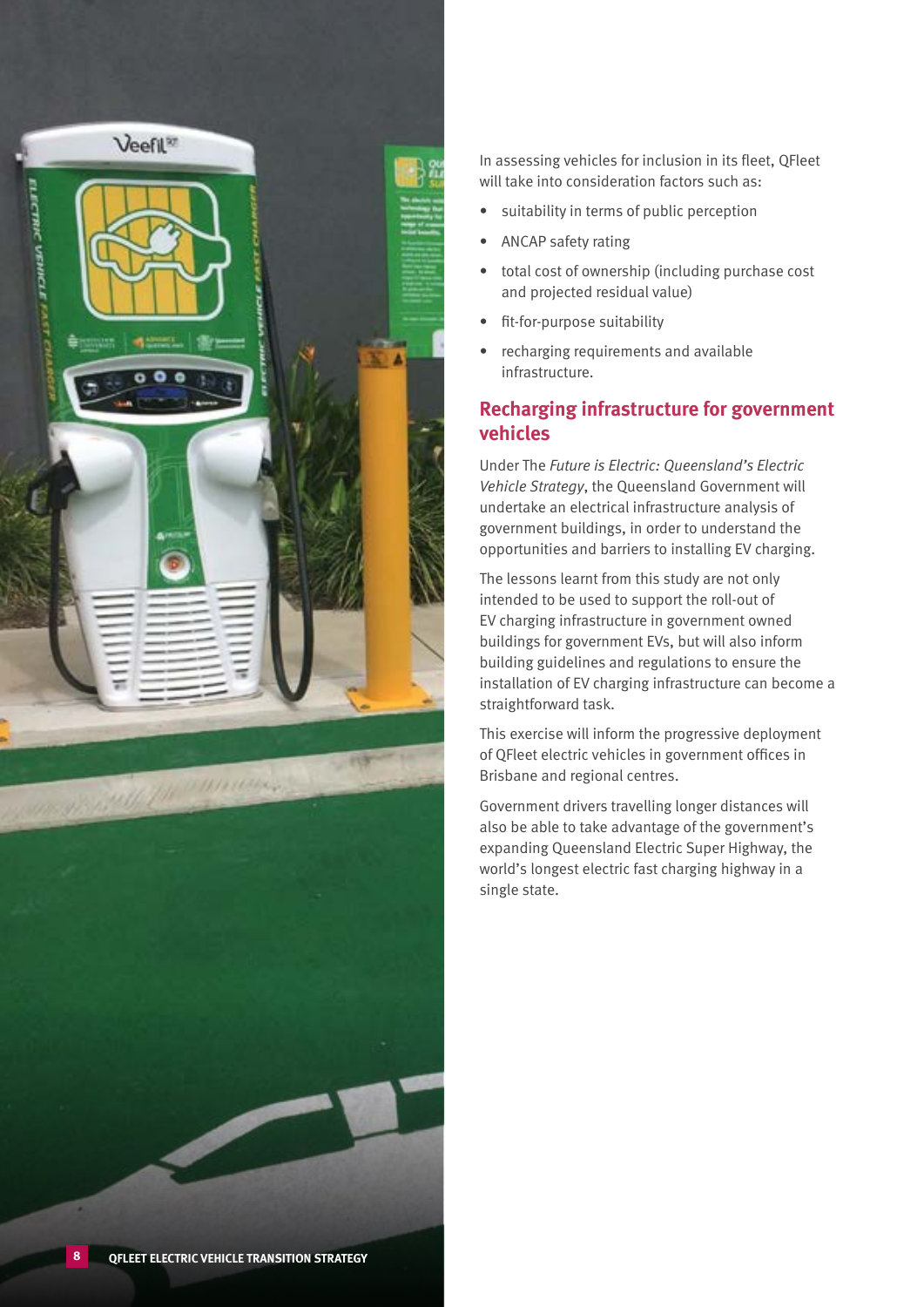# **Referenced documents**

## **The Future is Electric: Queensland's Electric Vehicle Strategy**

[https://publications.qld.gov.au/dataset/the-future](https://publications.qld.gov.au/dataset/the-future-is-electric-queensland-s-electric-vehicle-strategy/resource/7e352dc9-9afa-47ed-acce-2052cecfec8a)[is-electric-queensland-s-electric-vehicle-strategy/](https://publications.qld.gov.au/dataset/the-future-is-electric-queensland-s-electric-vehicle-strategy/resource/7e352dc9-9afa-47ed-acce-2052cecfec8a) [resource/7e352dc9-9afa-47ed-acce-2052cecfec8a](https://publications.qld.gov.au/dataset/the-future-is-electric-queensland-s-electric-vehicle-strategy/resource/7e352dc9-9afa-47ed-acce-2052cecfec8a)

### **Pathways to a clean growth economy – Queensland Climate Transition Strategy**

[https://www.qld.gov.au/environment/assets/](https://www.qld.gov.au/environment/assets/documents/climate/qld-climate-transition-strategy.pdf) [documents/climate/qld-climate-transition-strategy.pdf](https://www.qld.gov.au/environment/assets/documents/climate/qld-climate-transition-strategy.pdf)